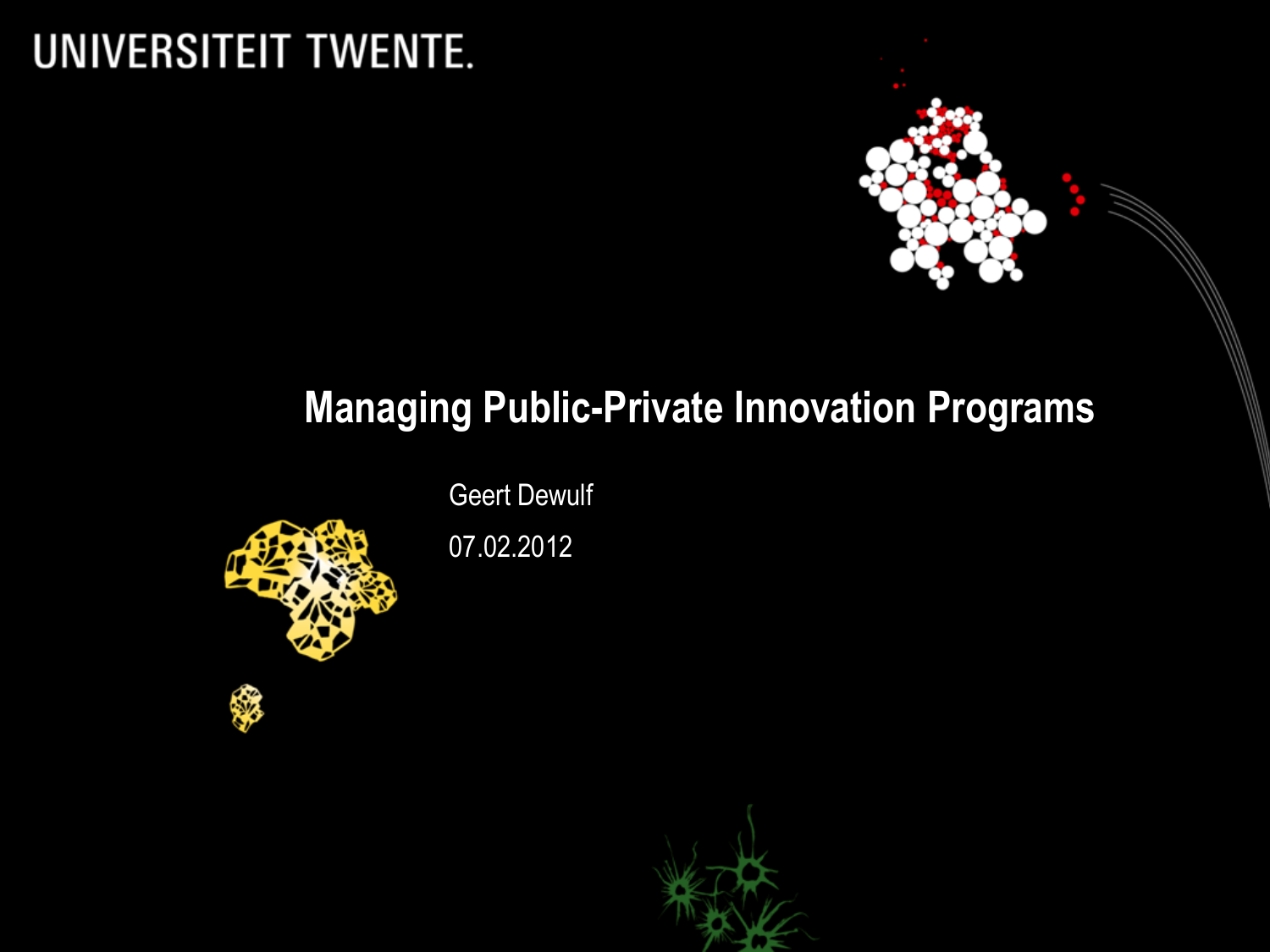## **The project based context**



**traditional:** 

- **- Strong emphasis on control**
- **Lacking inter-project learning capabilities**
- **Experience of project participants is lost after completion**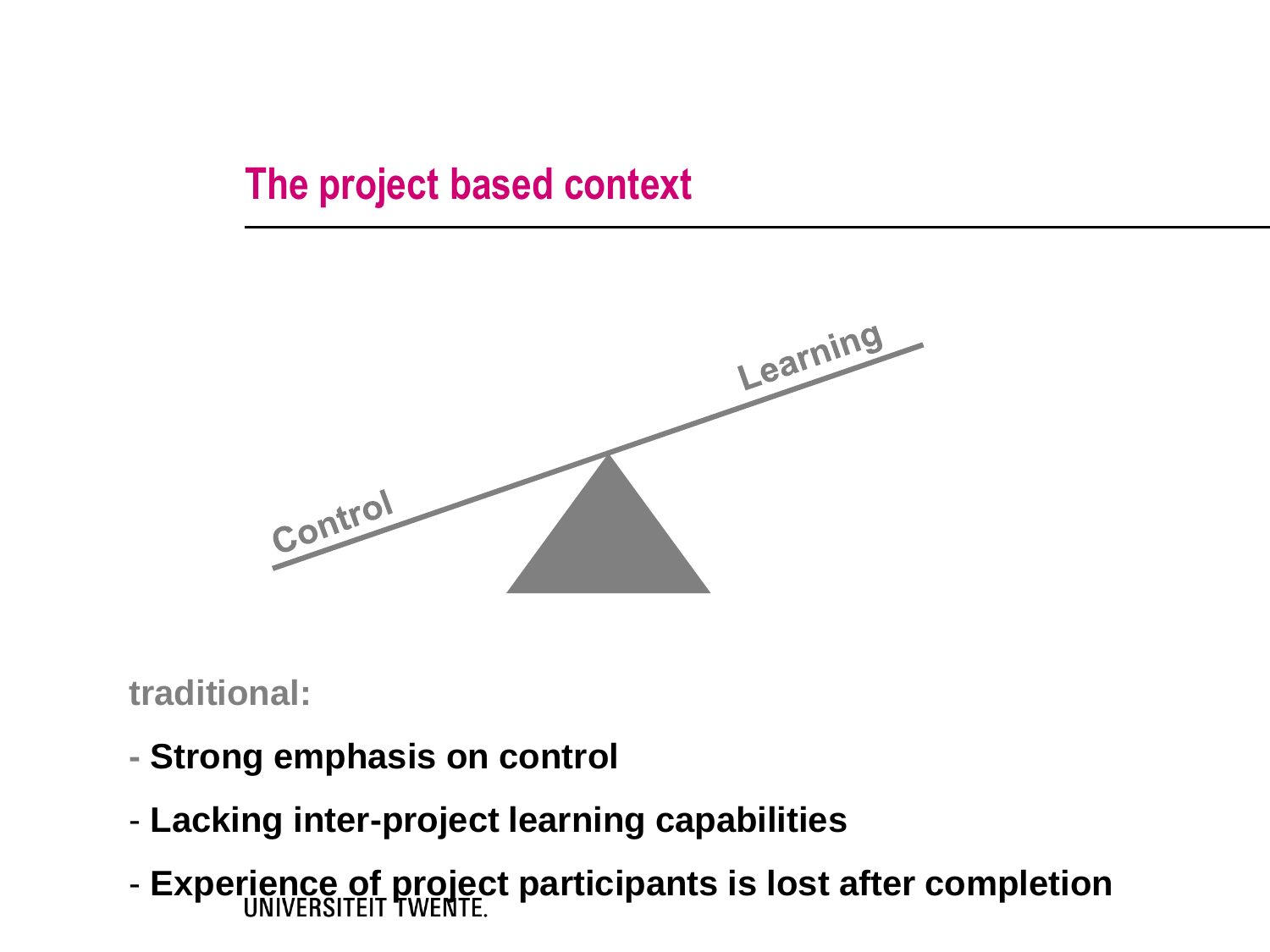

**UNIVERSITEIT TWENTE.**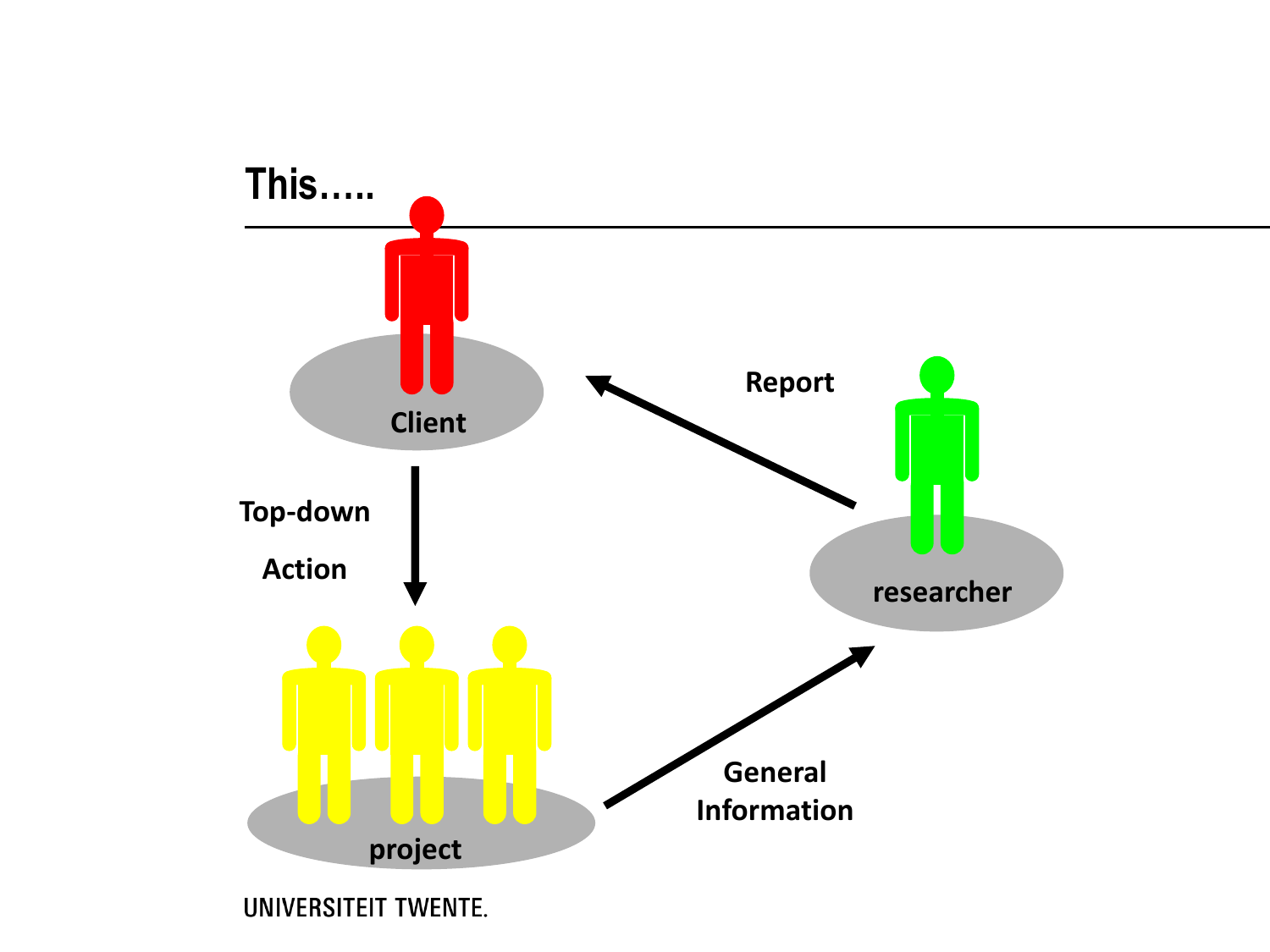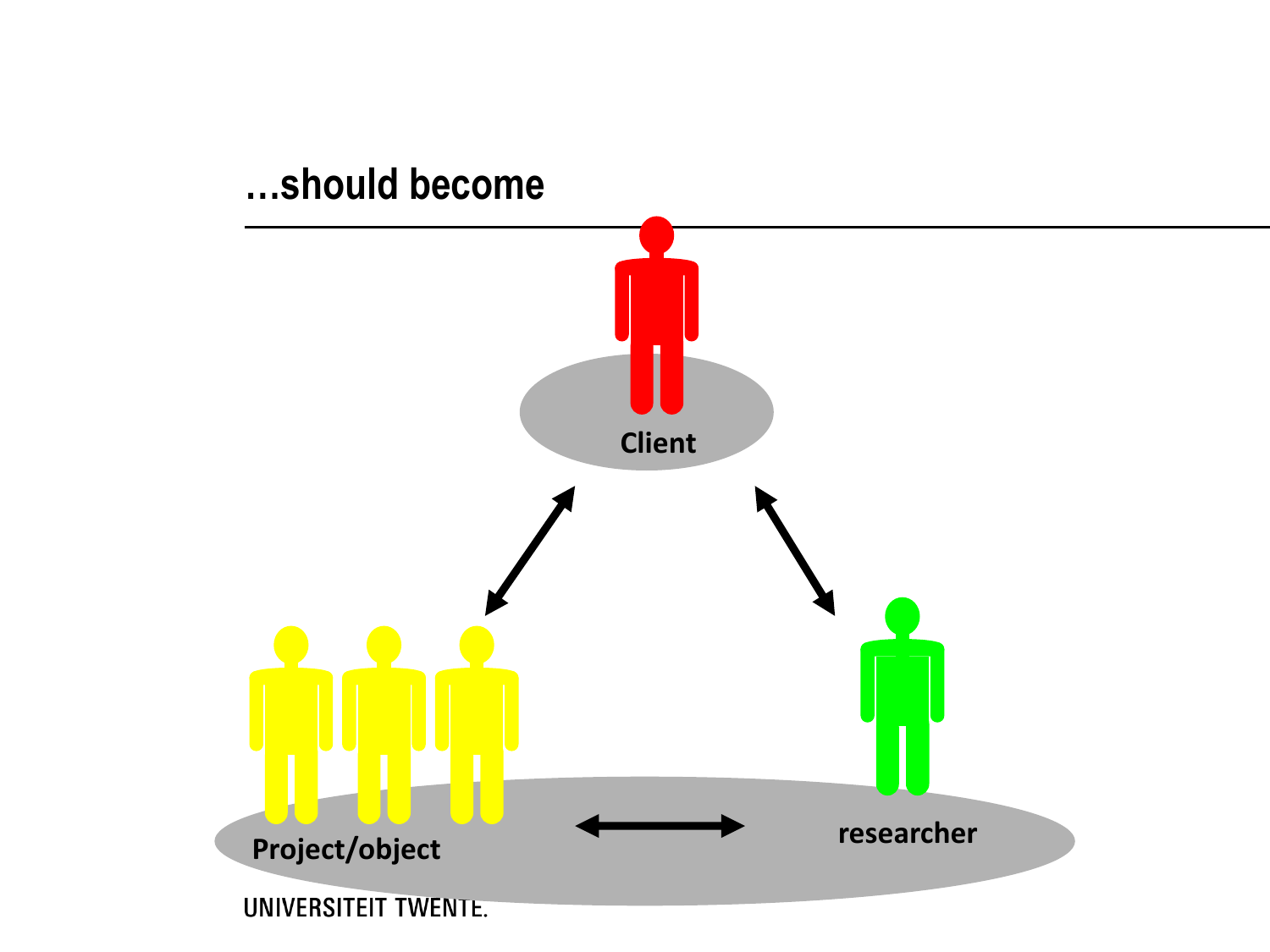#### ...or even...

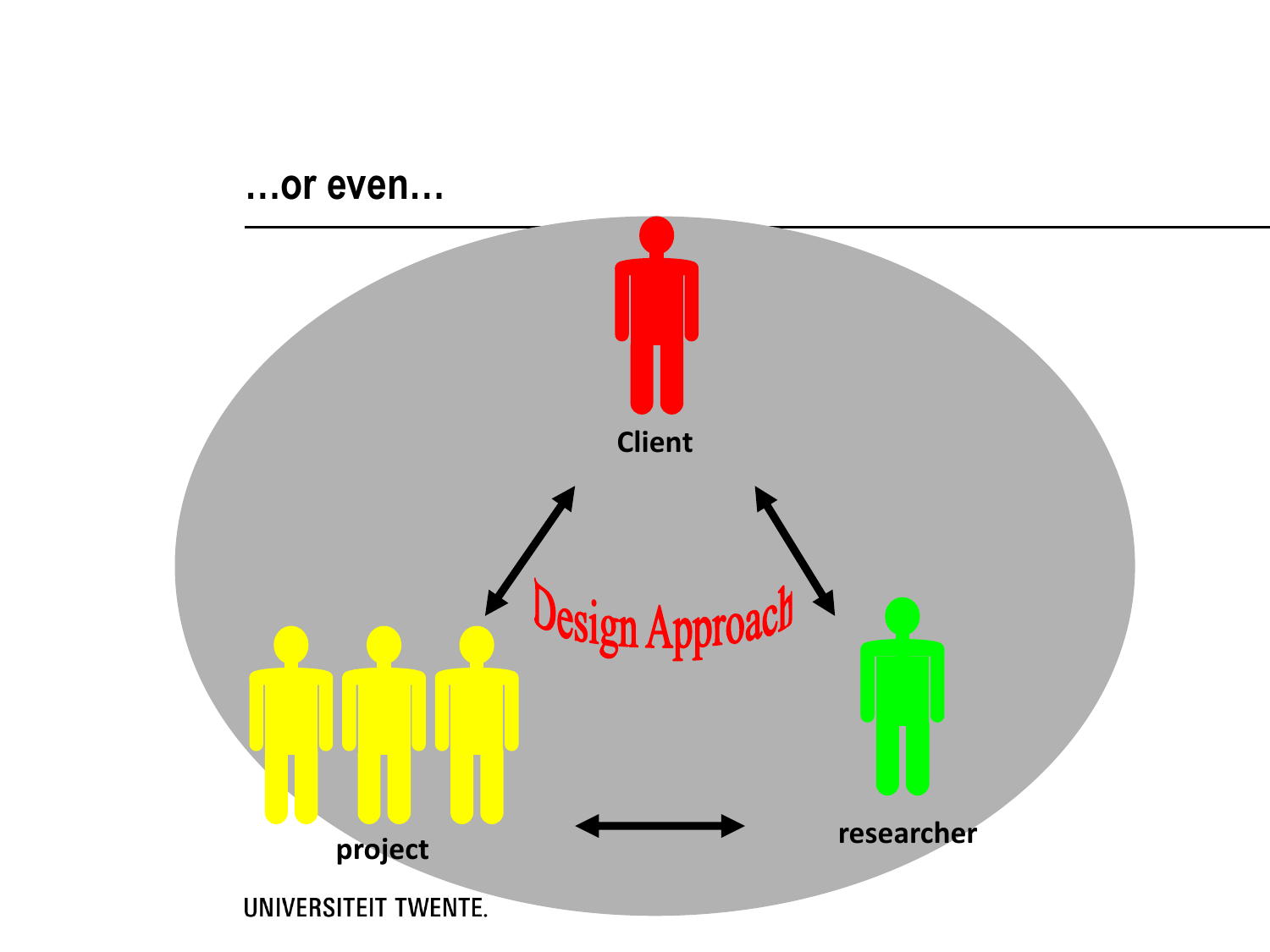## **Towards co-production of knowledge**

| Research<br>perspective | Extension<br>detached<br>outside | Informed<br>basic research | Evaluation<br>research |
|-------------------------|----------------------------------|----------------------------|------------------------|
|                         | Intension<br>attached<br>inside  | Collaborative<br>research  | Action<br>research     |

to describe/explain to design/control

Research question / purpose

#### Van de Ven**UNIVERSITEIT TWENTE.**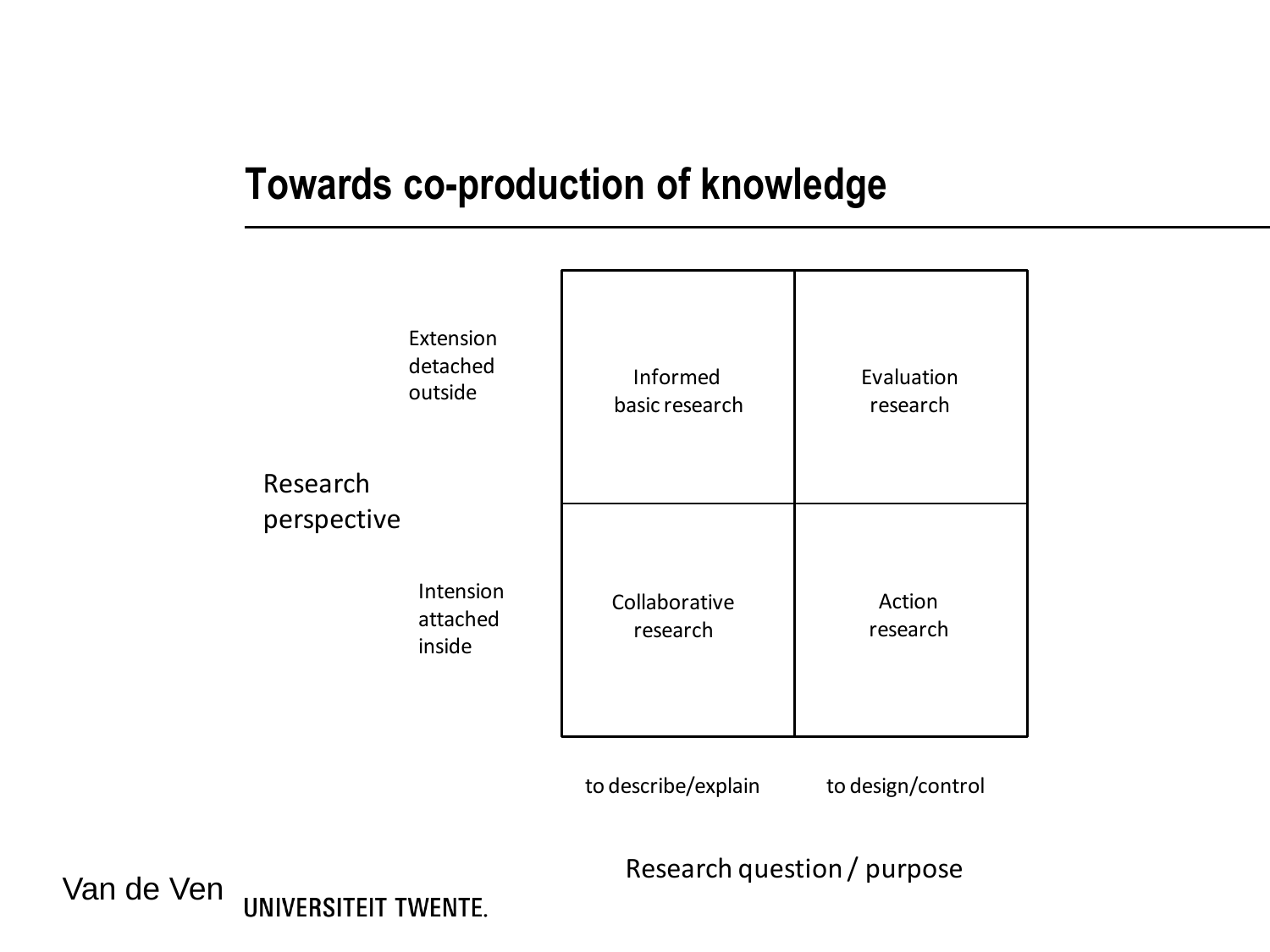### **Role of the researcher in a network**

#### *Mutual engagement*

*Joint enterprise*

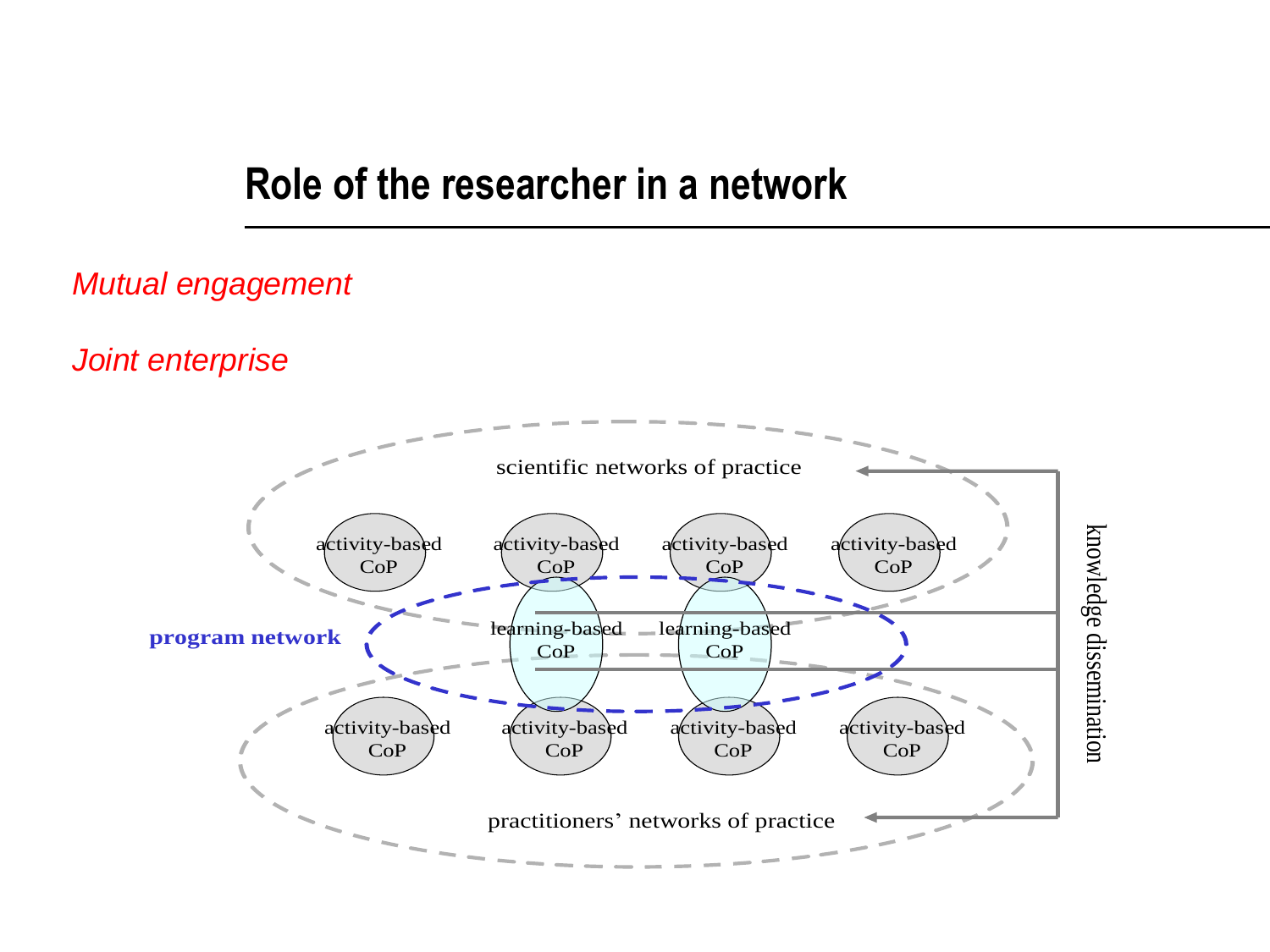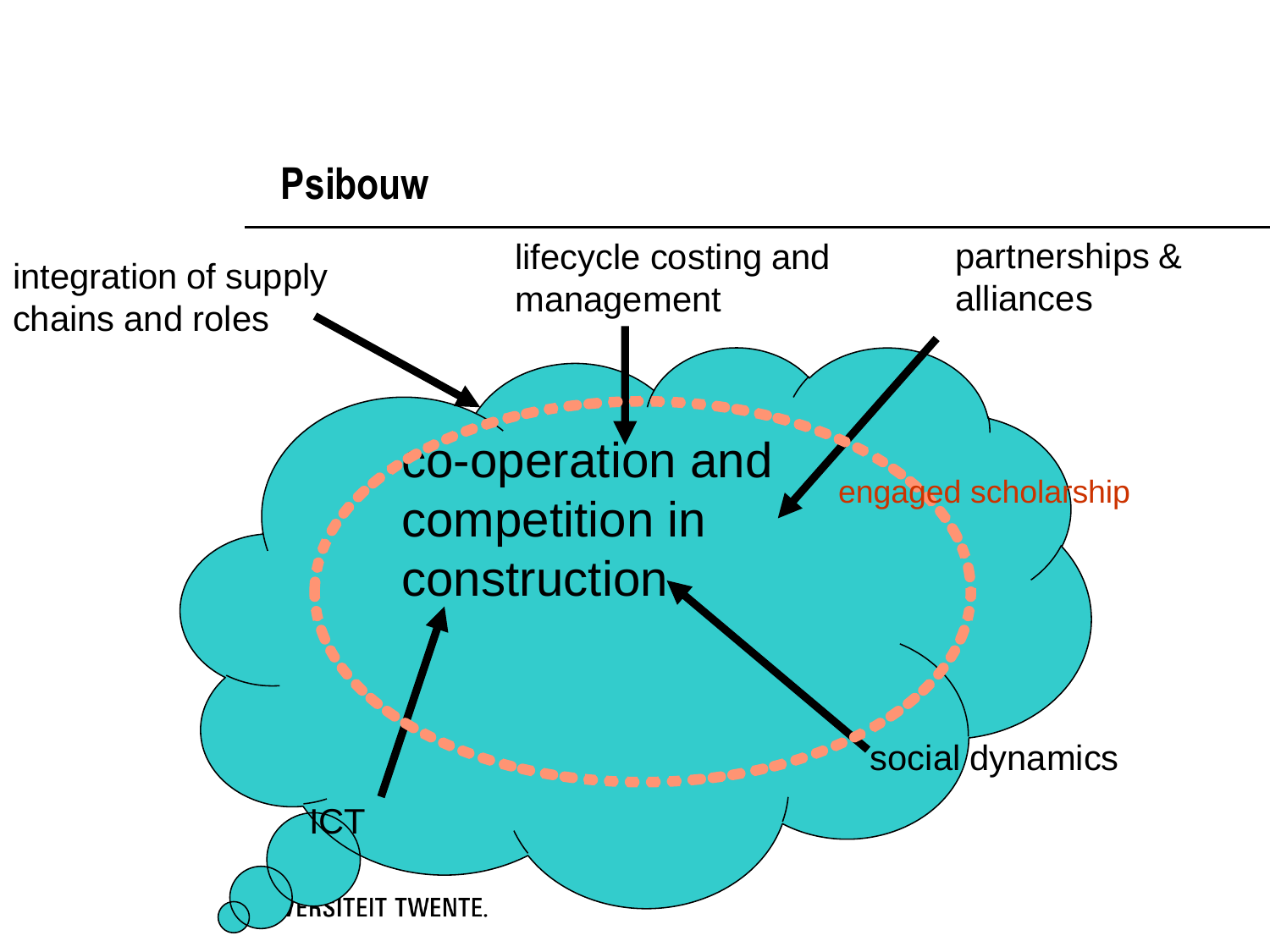## **Lessons From PSIBouw**

# PSIBOUW

- **Fraud/Collusion**
- **Institutional change**
- **Public Clients: 30%** outsourced
- **Integrated contracts**
- Value for Money *Cultural and Institutional change*

## Lessons

- Trust development
- Role of Program Mgt
- **Long term relationship**
- **Analysis, reflection** easy; implementation difficult
- The role of innovative methods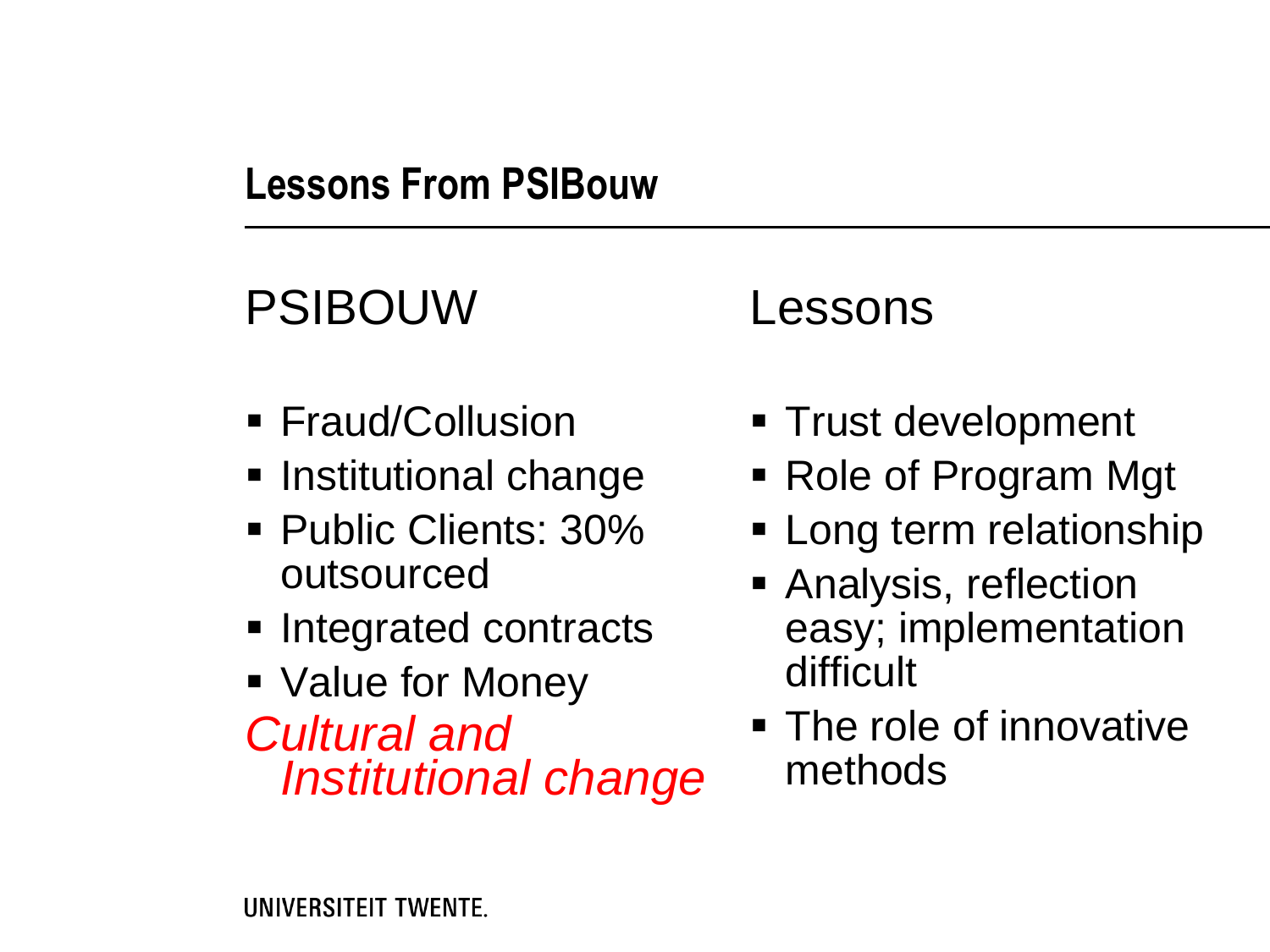## **International Review**

- TEKES program Finland / SHOK programs
	- Small-scale network
- **CRC for Construction Innovation (Australia)** 
	- Co-production of knowledge
	- **Intrinsic motivation from industry partners**
- **IMCRC Loughborough, UK** 
	- Industry pull projects
	- Past experience
- **EPSRC Salford, UK** 
	- Knowledge Transfer partnership (60% funding. 40% matching)
	- 'Socializing'

UNIVERSITEIT TWENTE.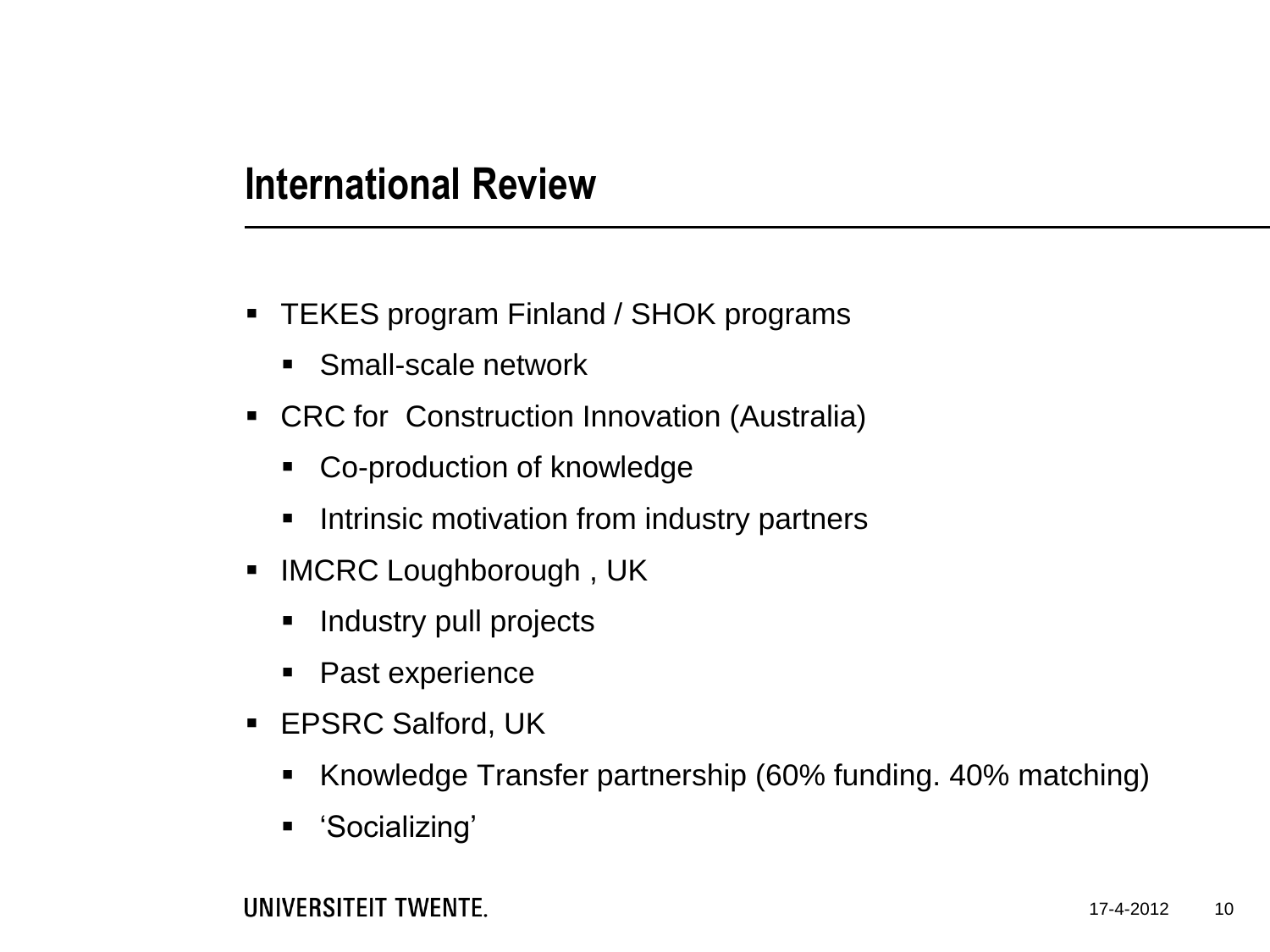## **Bridging the gap between practitioners and academics**

- Developing a joint collaborative program
- **-** Creating legitimate authority
- **-** Developing flexibility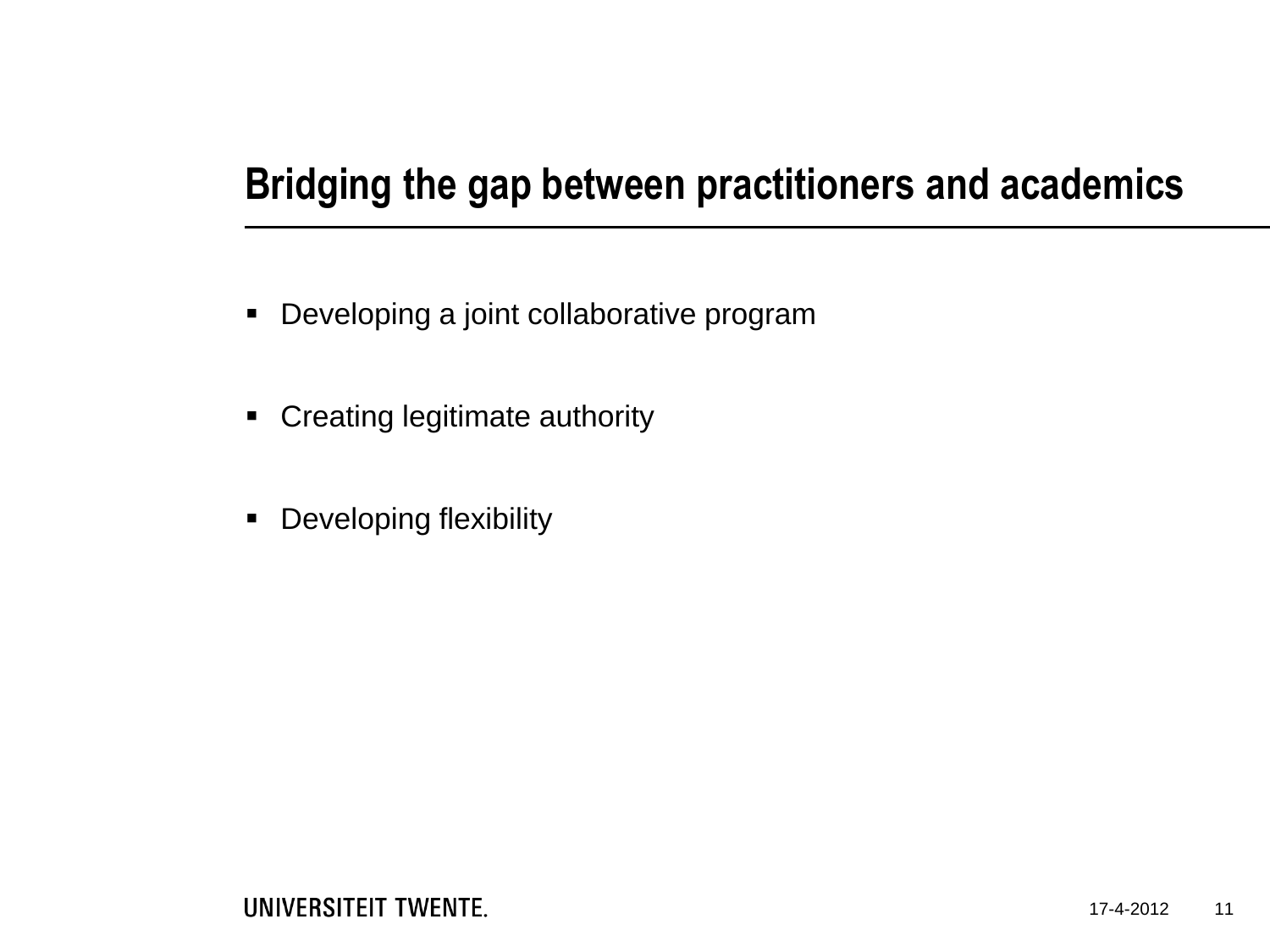## **Conclusions**

- **Barriers between practice and academia are deeply rooted**
- Who's taking the lead?
- **Personal day-to-day leadership important for engagement**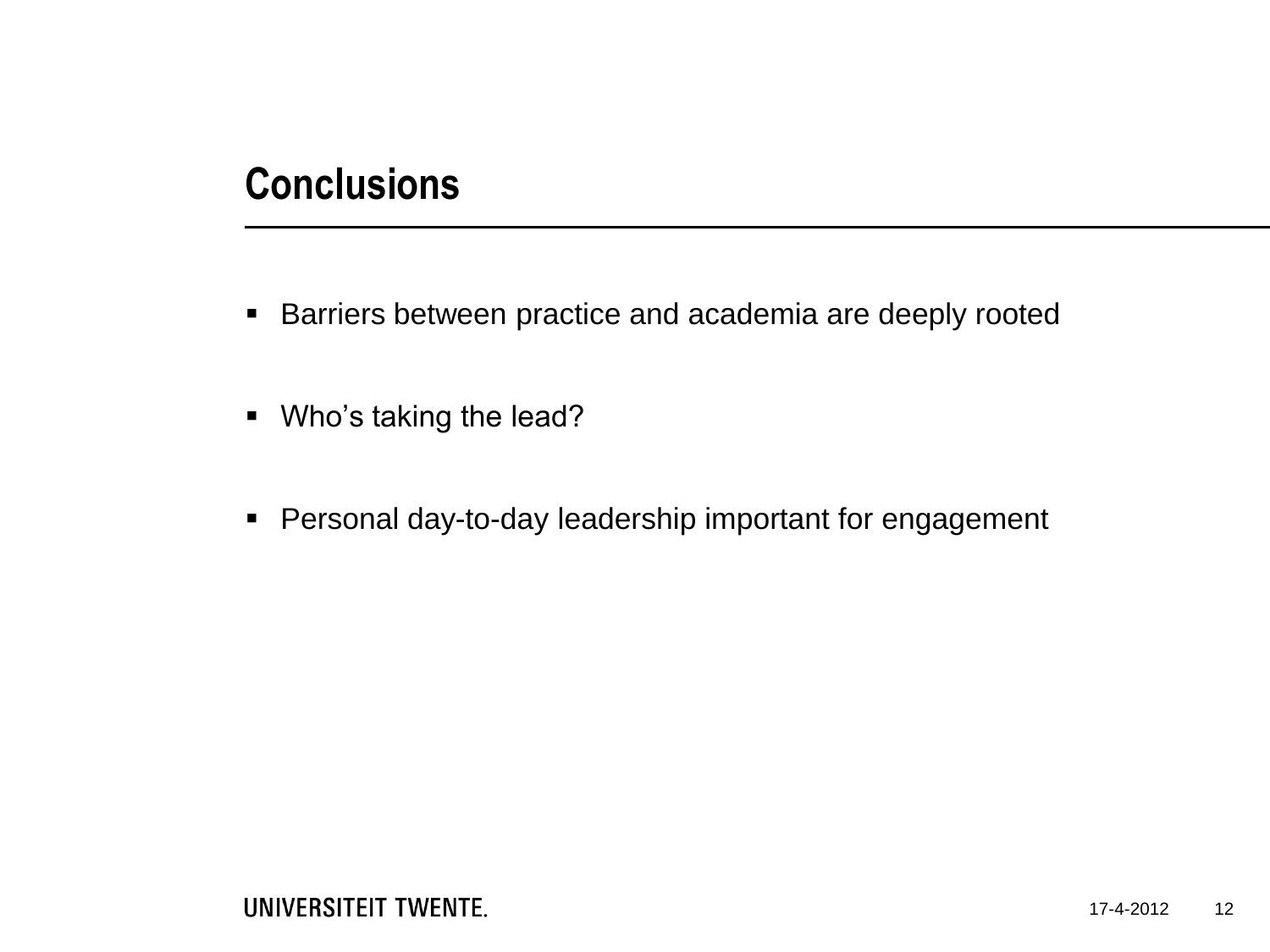## It takes two (or three) to tango!



#### **UNIVERSITEIT TWENTE.**